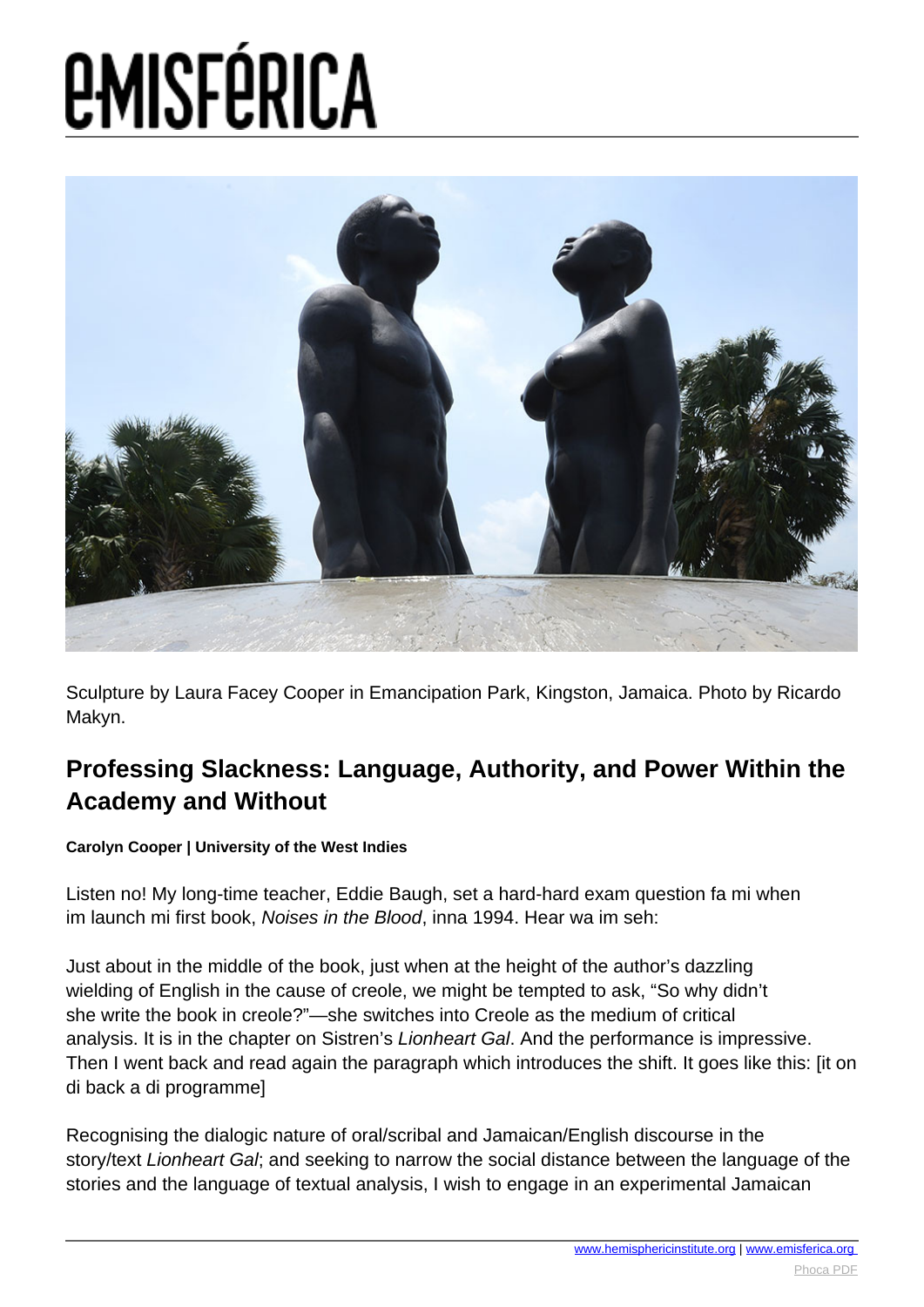subversion of the authority of English as our exclusive voice of scholarship. My analysis of the testimonies of the women of Sistren—their verbal acts of introspective self-disclosure—will now proceed in Jamaican.

So hear Eddie im now wid im big exam question: "So then I thought, 'How would that go in Jamaican? And if it went, would it still be that, or would it have become dat?' One could make quite a play of ironies here." And through im know im student good fi true, hear how Eddie polish it off:

But Carolyn, I have no doubt, knows what we are talking about and is all along smiling in the corners of her eyes. After all, it is she who says:

That the lyrics of the DJs should be identified as an appropriate subject for analysis is itself evidence that Culture is in hot pursuit of fleet-footed Slackness: subjection to analysis is yet another form of containment.

Yu see how my teacher wicked! An all mi can seh is guilty wid explanation. Mi did use couple big word inna dat deh paragraph we him draw fi test mi: "dialogic," "discourse," "introspective," "subversion," "self-disclosure," "textual analysis." An Eddie know seh mi ha fi go burst mi brain fi figure out how fi turn dem deh highfalutin word inna plain an not so simple Jamaican. Di best ting any teacher can do fi a student a fi set hard question. It force yu fi wheel an come again. So mi mek up mi mind fi tek up Eddie challenge di next year when mi gi a talk inna December 1995 inna one series, "Quarrels With History," weh Joe Pereira did put on fi di Institute of Caribbean Studies. Joe im tek di name a di series from one essay weh di same Eddie di write long-long time inna one Trinidad newspaper, Tapia. Dat a 1977! Im show how wi Caribbean writer dem ha fi a quarrel wid history—like History a smaddy—becau a no fi wi story di mouldy History a tell.

An, by di way, a it mek mi ha fi a quarrel wid di people dem who put up di two bafan statue inna Emancipation Park. Dem dis big an so-so. Mi did go down a National Gallery an look pon di lickle moggle weh di artist did build fi di competition. It sweet yu see! It no ha notn fi do wid emancipation but di lickle figurine dem look good. But when dem blow up inna dat deh hell of a monument! No sah. One a mi friend seh dem look like two cow inna di miggle a road a nighttime, no know weh fi turn when car headlight lick dem.

Dem deh two half-idiot get dem free paper, stand up stiff like dem frighten, no know weh fi do! No mind sharp dem end up back pon plantation a do di said same slavery work. A no fi mi story dat. Fi mi granny muma a Compong maroon. An mi know seh some a di maroon dem did sell out some a di other African dem, weh did lef back pon di plantation. But nobody never did tell dem fi tan deh. Dem shoulda stand up an quarrel wid history before history did get chance fi tie dem up. Den yu see da word "bafan." It come from Ghana. Twi. It mean one pikni weh no learn fi walk from two to all seven year old. An dem deh bafan inna Emancipation Park kyaan walk at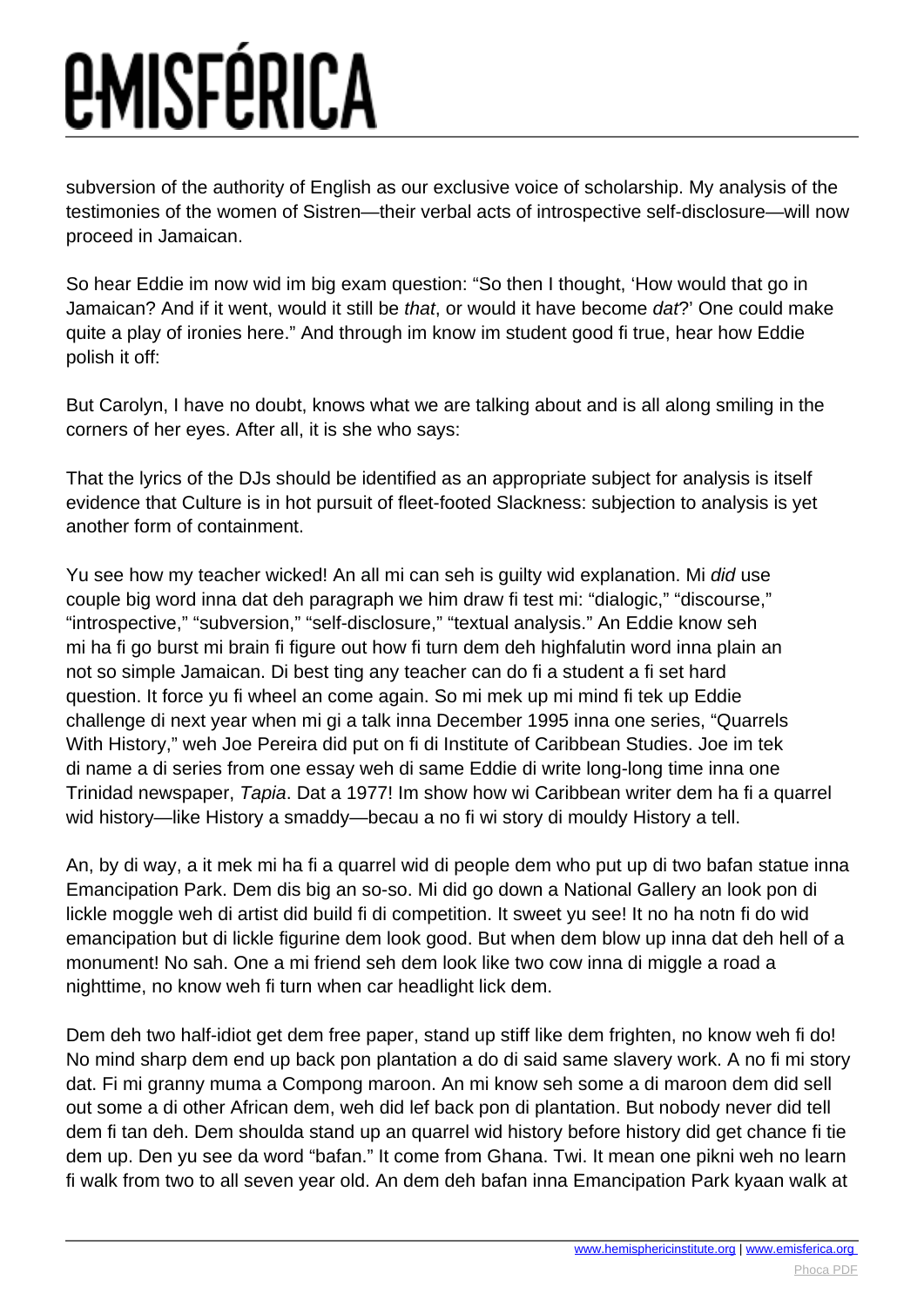all at all. Dem no ha no leg; dem no ha no foot. A pure camouflage. Anyhow, mek mi lef dem fi now. Reggae Studies a go put on one talk session bout di Monument inna Heritage Week. An mi a go get Lovindeer fi come sing bout 'ha-penis' inna di Park. Unu fi listen out fi dat.

So hear how mi answer Eddie exam question. An it never hard to dat. It did ongle look hard. Back a di programme; an tek yu pick. Bright people, unu can read Mr. Cassidy version;<sup>1</sup> who not so bright, follow back a we an seckle fi di chaka-chaka. $^2$  A it dis. Cassidy style:

Wen mi riid Lionheart Gal an si se di hai op uman dem a rait fi dem stuori – dem ni ina no tiepin bizniz; an dem a rait ina pyuur Ingglish. An mi si se dem ada wan dem a taak fi dem stuori, ina Jamiekan, mi seh, "Hmnn. Jakaas se di worl no levl." An den mi si se if mi no main shaap, mi a go en op a pap stail ina Ingglish pan di uman dem uu a tel fi dem stuori ina Jamiekan. So mi se 'naa!' Mi a go chrai a ting. Mi go shuo unu se wi kyahn yuuz Jamiekan fi taak bout aal kain a big sobjek. A no suoso Ingglish wi ha fi yuuz. Did Sistrin dem luk ina dem laif an dem tel wi di ha huol a fi dem porsnal an praivit bizniz. An mi a tel unu wa mii tingk bout dat. An mi a go tel unu ina Jamiekan. Siit ya.

Seet deh now: Wi accustom fi tink seh it alright fi use Jamaican fi gi joke an recite poem an act out play an tell story. All like dat deh story mi just done tell unu. An a true story. But some a wi just kyaan get it inna wi head seh we can use Jamaican fi reason. Look how long Rastafari (bald head an all) show wi seh fi wi language full a reasoning. But some a wi naa listen. A it mek Rasta ha fi call wi university "yu blind"—not UC.<sup>3</sup> Pon top a dat, some a wi doan understand seh plenty-plenty reasoning wrap up inna fi wi storytelling. So some a wi feel seh reasoning higher than storytelling, an reasoning too high fi fi wi language. Notn no go so.

A wi a use language; a no language a use wi. So fi wi language can do whatsoever wi want it fi do. So mek wi reason out how mi answer Eddie B exam question.

It come een like English a di A side a di record, an Jamaican a di dub version. An when mi seh dat, a no diss mi a diss dub, an a no diss mi a diss mi language. Mi ha fi mek dat clear-clear. Cau plenty people feel seh Jamaican a so-so drum an bass. It no ha no lyrics; it no ha no melody; it naa seh notn. An dat a no weh mi a seh. Cau yu done know seh drum an bass have nuff power an authority. A one next language. Yu all have artist specialize inna pure drum an bass. Dem no business wid no A side. Daddy U Roy big up im sound system an seh, "Dis station rule di nation wid version." An mi a add on pon dat an mi seh "fi wi language rule di nation wid version." If mi did have money yu see, mi woulda set up one so-so patwa radio station. PATWA FM. Unu know seh mi rather call di language Jamaican; but outa road a patwa everybody seh. Yu see dat deh PATWA FM. It woulda rootsy, hot, cool, irie, full an love an power – everything wrap up inna one. An mi would gi Radio Mona di bligh fi broadcast wi patwa programme dem from 6:00 to 6:00, instead a di so-so A side, A class music dem a play whole night. One day, one day.<sup>4</sup>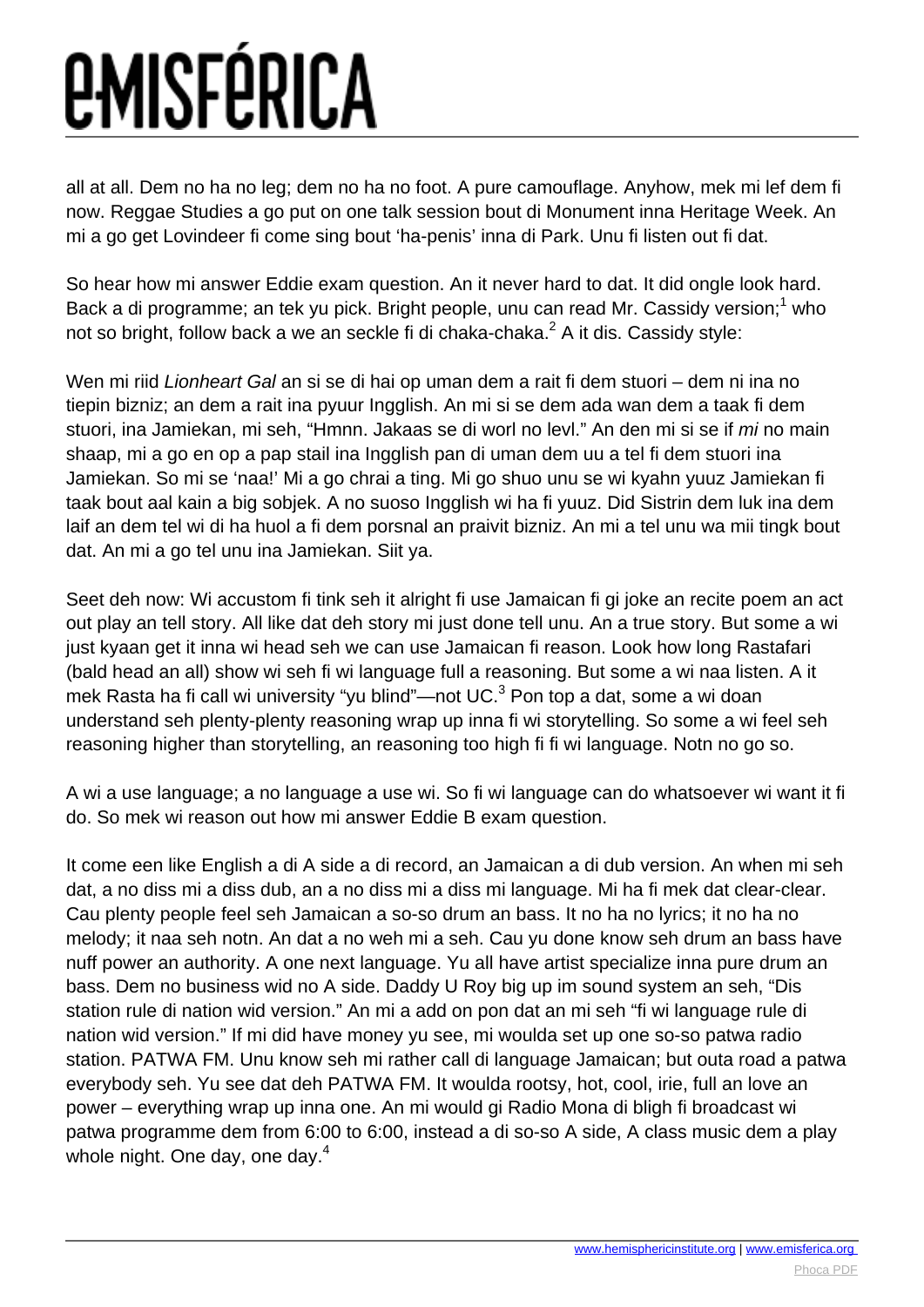So a so mi see di switching over from English to Jamaican. A side/B side. But a no so English dweet. Dem use a next word picture: Tek something from mi gi yu. Or carry smaddy or sinting from ya so to deh so. Dat a di root a di meaning a di two English word "transfer" an "translate." Den yu see dem deh word "translate" an "transfer"; a no real-real English word, yu know. A borrows. From Latin. Translatus. Same ting Miss Lou seh<sup>5</sup>: " . . . dem shoulda call English Language corruption of Norman French an Latin an all dem tarra language what dem seh dat English is derived from."<sup>6</sup> An thank yu Marse Mervyn fi read it fi wi.<sup>7</sup> Nof rispek fi all di work yu do fi show wi seh wi ha fi study Miss Lou. Serious ting. An, Mervyn, believe it or not, a yu response fi plenty a di slackness mi a defend, yu know. A yu start it. Yu a good-good teacher. Unu clap im.

So di English word "translate" a corruption a di Latin word translatus. An di latus a di part a di verb transferre weh show seh di action done-done. Some a di Latin word dem change up-change-up dem shape fi show di meaning a di different-different part a speech. Transferre: fi transfer; translatus: transfer done. Anyhow, mek mi cut a long-story short. Di Latin word transferre, weh di English word transfer come from, it mek up outa two word: *trans* mean across and *ferre* mean fi carry. Like fi ferryboat weh lickle most stop carry passenger from Kingston to Port Royal.

But hear dis. English so walk an borrow-borrow other people word, dem all borrow when dem no got no need fi borrow. For all di ferry inna ferryboat a good-good, long-time English word weh mean di said same ting like fi ferre inna Latin. Transferre. But just like how some a wi feel seh English higher dan Jamaican, a di said same way plenty a di tapanaaris dem inna England did feel seh Latin an French did higher dan fi dem owna language. Member 1066? Di Norman people dem beat down fi English people dem, mek dem feel seh fi dem owna language no good fi notn. An a it mek di English people dem borrow-borrow so much foreign word a gi people problem fi learn dem corrupt language.

So hear how mi build up fi mi drum an bass version outa fi mi owna A-side argument bout Sistren Lionheart Gal. Or, if yu rather, hear how mi carry over di meaning from English pon di Jamaican ferry. Di first part a di sentence alone woulda did sink di boat: "Recognising the dialogic nature of oral/scribal and Jamaican/English discourse in the story/text Lionheart Gal . . . ." So mi stop braps a start from scratch. 'Dialogic'. Latin again. An di root a disya Latin word, dialogic, a Greek. Corruption pon top a corruption. Anyhow, all 'dialogic' mean a couple people a talk. So wa mi do fi start off mi answer to Eddie B exam question a fi show unu di different-different class a people a gi fi dem dem story inna Lionheart Gal. An mi point finger pon who a talk, who a write, who a write English an who a talk Jamaican. An a so mi carry over di meaning a 'dialogic'.

Den di part bout "seeking to narrow the social distance between the language of the stories and the language of textual analysis." Mi dis use one proverb fi ketch 'social distance'. "Jackass seh di worl no level." Story done. An den mi start talk to miself. 'Dialogic' again; but no "mad,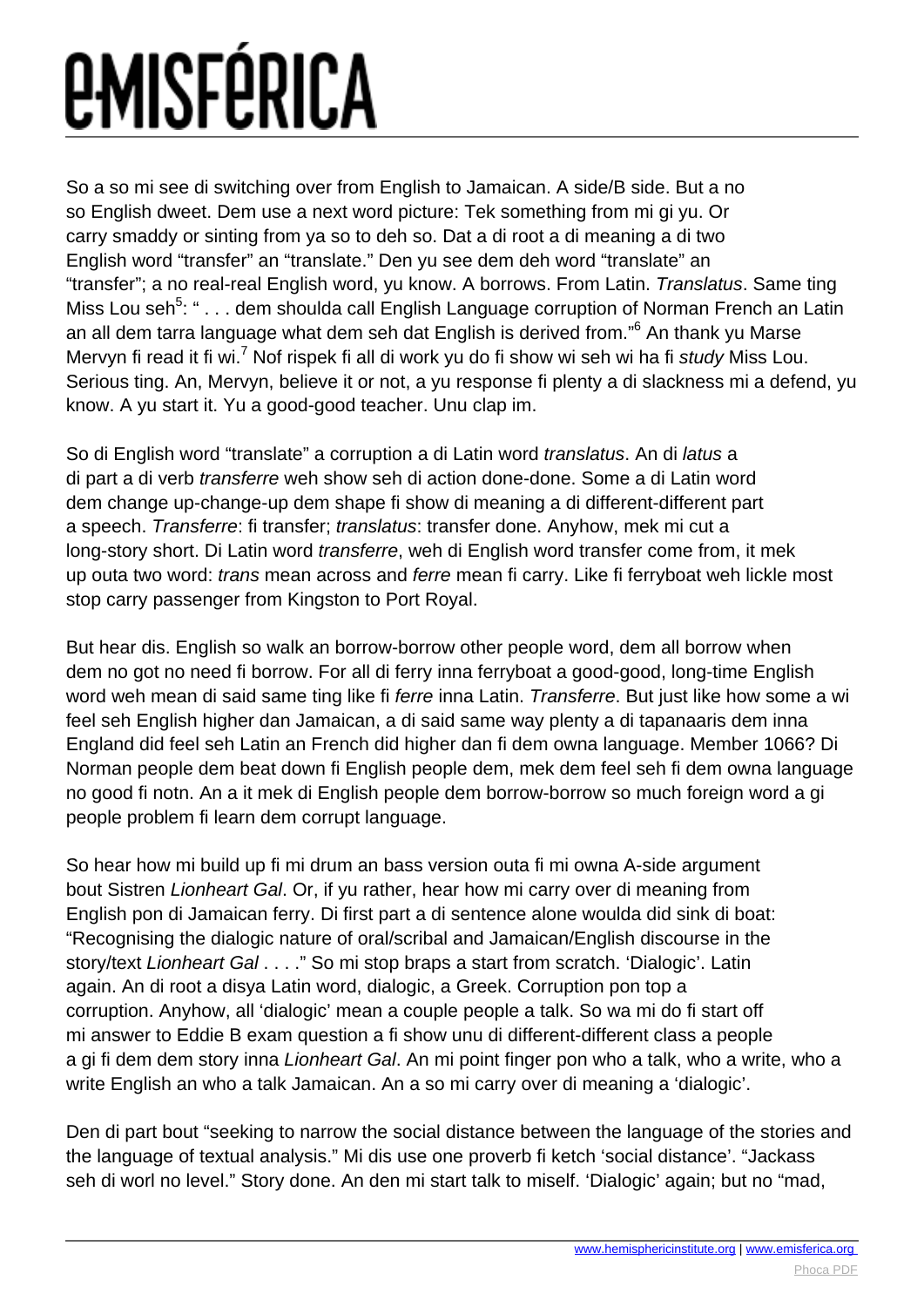sick, head no good," as di yout dem, Predator an Elephant Man seh. Naa. A consider mi a consider. Ole time people seh, "When man drunk im walk an stagger; when woman drunk she sidown an consider." Mi naa seh di big word dem drunk mi; but mi had was to sidown an consider. Mi seh, "Hmnn." An dat deh "hmnn" a when mi stop an ask miself a wa mi a do when mi a write bout people an naa use fi dem (an fi mi) language fi reason bout dem an mi. An a so mi come up wid di next part a di argument bout "the language of the stories and the language of textual analysis." An a so mi put it: "An den mi si se if mi no main shaap, mi a go en op a pap stail ina Ingglish pan di uman dem uu a tel fi dem stuori ina Jamiekan."

Now, when mi seh "pap stail," mi mean "show off." But mi also a talk bout how yu dress up wah yu a seh. Di style a yu language. Mi step-mother, Pansy, she know weh mi mean an mi like how she put it. She seh, "English come een like dress up clothes an patwa a yard clothes." So weh mi do, mi tek mi yard clothes turn fashion an dress up mi language inna pretty-pretty bashment style fi go out a street an up a university. An a dat mi mean when mi seh "naa." Nuff politics inna dat deh "naa." A dat Marcus Garvey mean when im seh wi fi emancipate wiself from mental slavery. Nobody naa dweet fi wi. A wi ha fi dweet. An wi no fi fraid fi test wiself an show di power a wi language an wi culture.

So wi reach di next part a di carry over: "I wish to engage in an experimental Jamaican subversion of the authority of English as our exclusive voice of scholarship." Fi "experimental" mi seh, "Mi a go chrai a ting." An fi "subversion of the authority of English as our exclusive voice of scholarship?" A it dis: "Mi a go shuo unu se wi kyan yuuz Jamiekan fi taak bout aal kain a big sobjek. A no suoso Ingglish wi ha fi yuuz." An a so di reasoning build up lickle-lickle. Den dis a di last part a di crossing over now: "My analysis of the testimonies of the women of Sistren—their verbal acts of introspective self-disclosure—will now proceed in Jamaican." Fi "analysis" mi seh "wa mii tink bout dat." Den "verbal acts" mi change up dat to "dem tel wi." An "introspective"—"dem luk ina dem laif," an "self-disclosure"—"dem tel wi di huol a fi dem porsnal an pravit bizniz." An last-last "will now proceed in Jamaican" turn inna "an mi a go tel unu ina Jamiekan. Siit ya." So a it dat Eddie B. That a dat fi true. An mi know mi pass di exam.

Fi di lecture today, mi gi unu brawta. A next version: plain English. Pon di back a di programme. Seet ya. A di said same meaning a di academic version; but yu no ha fi a study literature a University fi understand it:

It's obvious that there's a tension in *Lionheart Gal* between written and oral narrative, between English and Jamaican. I want to narrow the gap between the language of the stories and the bookish language of analysis. So I'm going to do a subversive experiment and show that we don't have to use only English to do academic work. I'm now going to analyse the testimonies of the women of Sistren—what they reveal about themselves—and I'm going to do it in Jamaican.

An when me a talk bout language, authority an power pon campus an outa road, one a di thing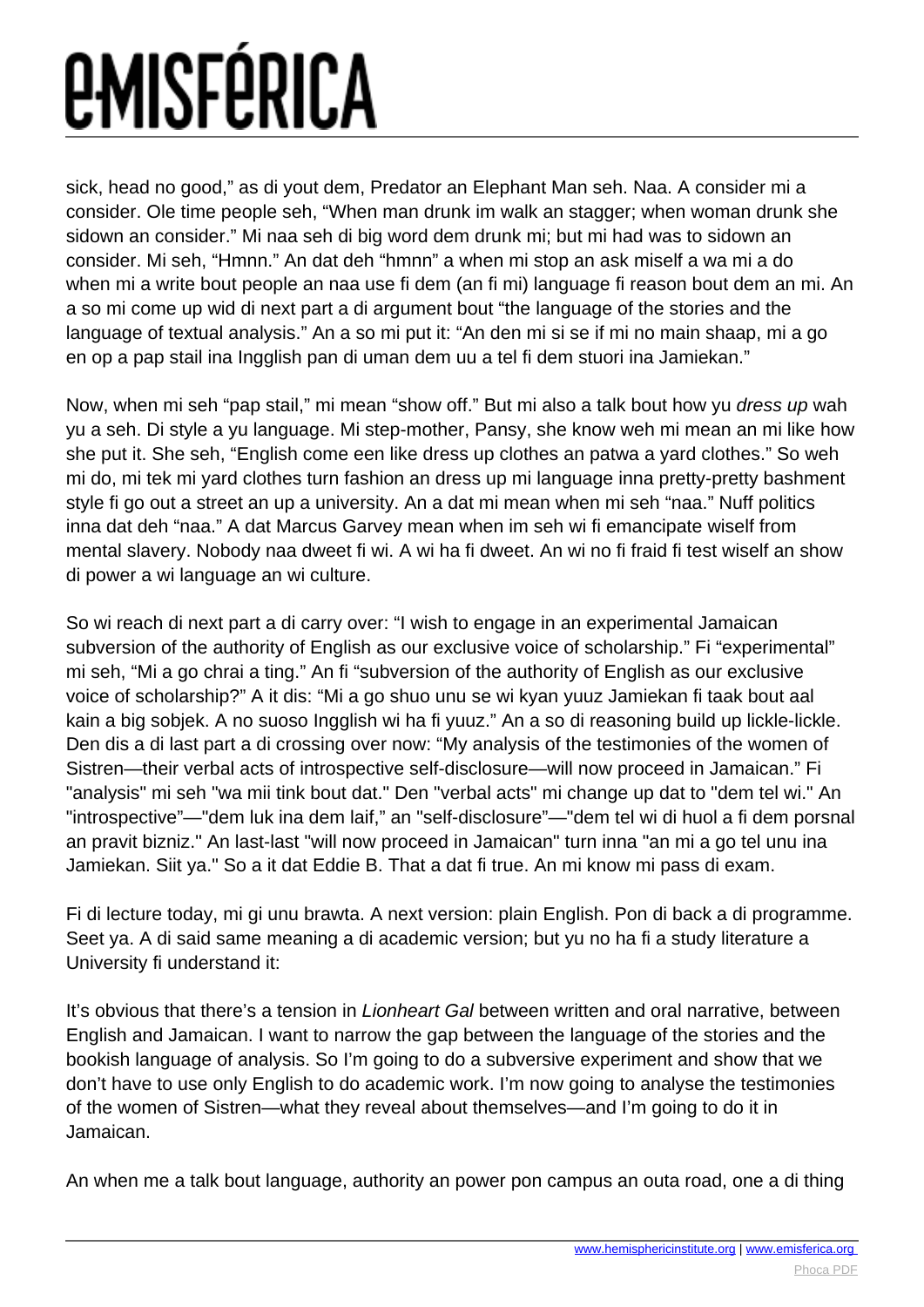me a deal wid a how wi a go link up wid people mek dem understand fi true di work weh wi a do ya so. Nobody much naa read di academic paper dem weh wi a write an a publish inna fi wi lickle journal dem. So wi ha fi use radio an tv an newspaper fi spread di word. An wi ha fi use language weh people understand. It no mek no sense wi a write inna newspaper an a use big word an long sentence, weh di subject a malice di verb, an yu ha fi a read di sentence two time, three time, four time fi ketch di meaning. Dat a pure foolishness.

A it mek all like my friend Wilmot Perkins a tek step wid wi a call wi University "intellectual ghetto."<sup>8</sup> Di "ghetto" part no bother mi to dat. All it mean a "district." *Oxford English Dictionary* no sure weh di word come from. Dem tink it coulda come from Italian, borghetto; di first part a dat deh word come from borgo meaning "borough"—like dem nuff borough a New York. An di etto mean "little." Di original ghetto a one lickle district inna di city dem inna Italy weh dem force di Jew dem fi live. Inna Jamaica no Jew naa live inna ghetto. Well uptown maybe. Not downtown. A poor black people weh no ha no money fi step up inna life a live inna fi wi ghetto dem. An a so Mutty a jook wi now, a seh wi pauperise up a University; wi naa use wi brains fi do nothing fi deal wid di whole heap a problem dem inna di country. A dat vex me. Cau nuff a wi a do serious work. Respect juu. An di problem dem wi have inna Jamaica no start today. A long-time story.

All like di language problem inna di school dem. Wa a go happen to dem pikni weh a go a primary school dis ya year who fa teacher a go try teach dem inna English, one language weh di pikni dem no understand? An some a di teacher dem no know to dat! Mi know seh some a unu a go seh mi a defend slackness. An a no man an woman story mi a talk bout. Hmnn. Mi know seh wi naa go "unlock the potential of the Caribbean region"<sup>9</sup> so til we learn fi respect di pikni dem heart language, dem yard language, fi dem owna language an teach dem inna Jamaican fi di first, mek dem learn fi read an write an tek een all a di odder subject dem. An den wi teach di pikni dem English. One next language, one next subject weh dem ha fi learn. Look how long di language specialist dem a show wi seh Jamaican a no bad English. A one next, good-good language.

A it mek wi have so much problem right ya so a University. Whole heap a di student dem ha fi a tek one course, "Fundamentals of English," becau nobody never teach dem English di rightful way. Mi know seh when yu a teach English inna Jamaica, yu ha fi member seh English a no di pikni dem yard language. A dem school language. English a no dem first language. A dem second language. Yu kyaan gwaan like dem done know English an a ongle lickle fix-up fix-up wanting. Yu ha fi teach di pikni dem English like how di school dem inna Canada teach di English pikni dem French an di French pikni dem English. Serious ring. No joke business. An it cost money.

If wi no ha di money fi teach di whole a di primary school pikni dem English di way mi a talk bout, a use Jamaican, mi sure wi coulda find couple people well woulda willing fi mek Govament practise pon dem pikni inna one special patwa primary school. Di way Jamaica people love buy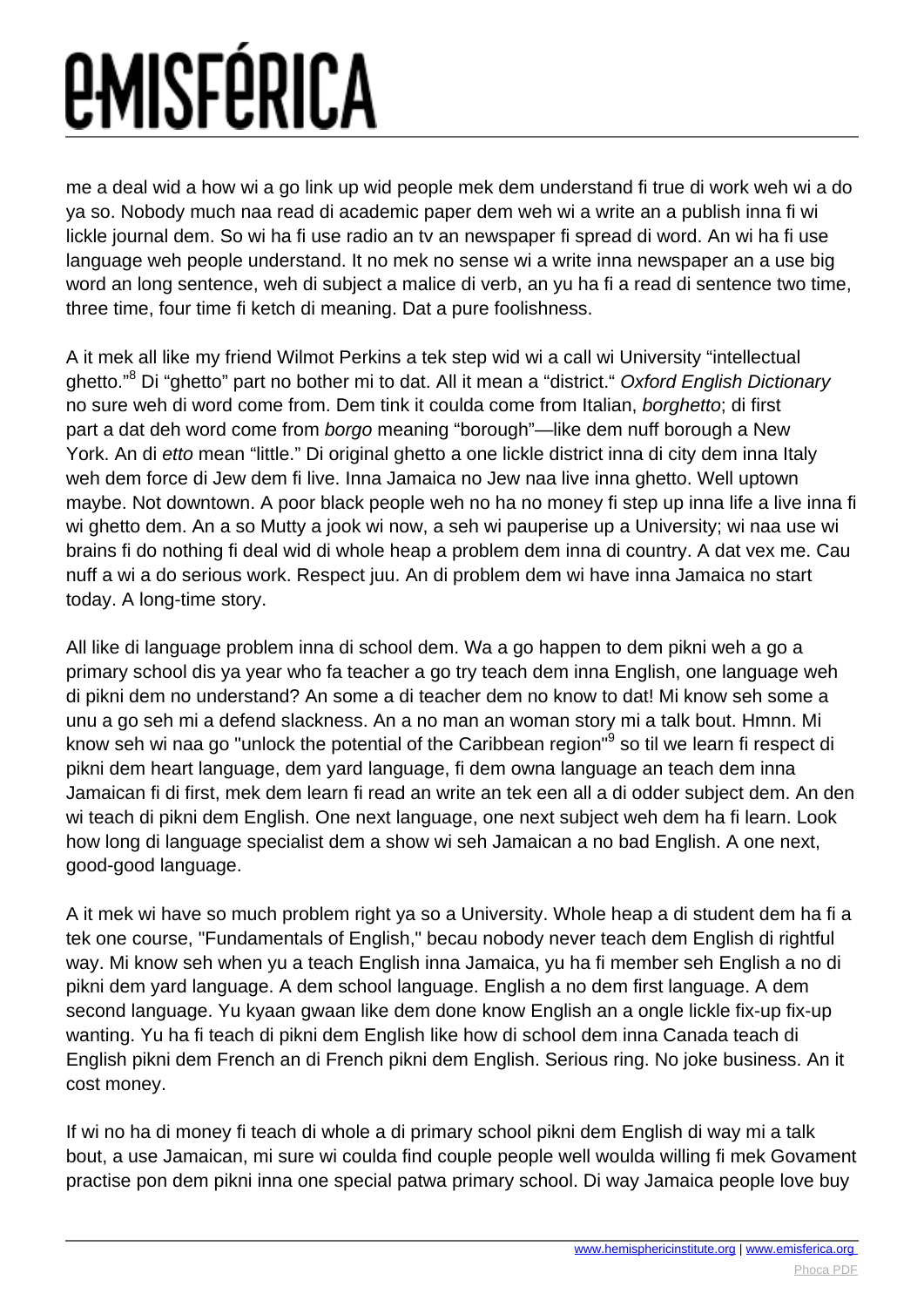lottery ticket now, mi feel seh dem wi tek a chance wid dem pikni education. It can't worse dan wa a gwaan right now.

An mi know some a unu a go vex wid mi now. But sometime mi ha fi wonder if wi waan everybody inna Jamaica fi learn English fi true. Becau if all a di pikni dem can flex—English when it suit dem, or Jamaican—the one an few a wi now, weh know English good, naa go able fi go have nothing over dem. Wi can't show off pon dem inna wi nice-nice English. Dem wi able fi brandish English to. An mi know seh a through some a wi feel seh a English a gi wi power over certain people, a it mek wi no waan put no value pon di Jamaican language. Becau everybody done know it already an wi naa go have no big stick fi lick people inna dem head seh dem a eedyat becau dem no ha no language.

Mek mi read one front page Gleaner report from 11 December 1992 weh Margaret Morris write. She set down di story a one lady name Miss Babes. An when yu listen it, if yu no hear power an authority inna Miss Babes voice, yu deaf fi true:

#### **"The burial nah sweet me"**

Nora Jackson, Miss Babes, is 68 years old and ailing. She lives at the top of a steep and thickly wooded hill in a remote district of Westmoreland. On Monday November  $9<sup>th</sup>$  she heard that her son had been arrested on a charge of stealing a cow and was in the Ramble police lock-up. On Tuesday 10<sup>th</sup> she journeyed to Ramble to arrange bail. Sitting on a neighbour's verandah she described her experience to the Gleaner.

At first she was incoherent and could only mutter over and over again "He was a lamb to the slaughter, a lamb to the slaughter." Barely audible she told us, "You know he dream to my daughter week before last Friday night . . . she see him coming up the little hill to come up to my kitchen and he say to her, 'Is long time me a come Carlene but is now me just ketch. You must tek care of everything and tell Mamma not fe fret 'pon me because me alright.'

"And me know he is alright you know because he was a lamb to the slaughter."

Outrage seemed to make her more articulate and she continued. "Dat child, he work all around the clock, dat a me backbone, dat a me husband. Before he get de death he send come tell me, 'Mamma me coming up in the holiday and spend the holiday with you.' He work work work, he don't stop at all, me never hear me son say, 'Mamma me tired.' He never complain about nothing at all he work from six to six."

She described her interview with the policemen at Ramble. "The police did try, fe (trick) me fe tell him, me son ben sick. . . he say 'You is Headley madda?' And me say, 'Yes.' And he say to me say, 'Headley ever have fits or any sickness?' And me say, 'No officer, from that young man bawn nothing nah do him: he work right round and round de clock.'"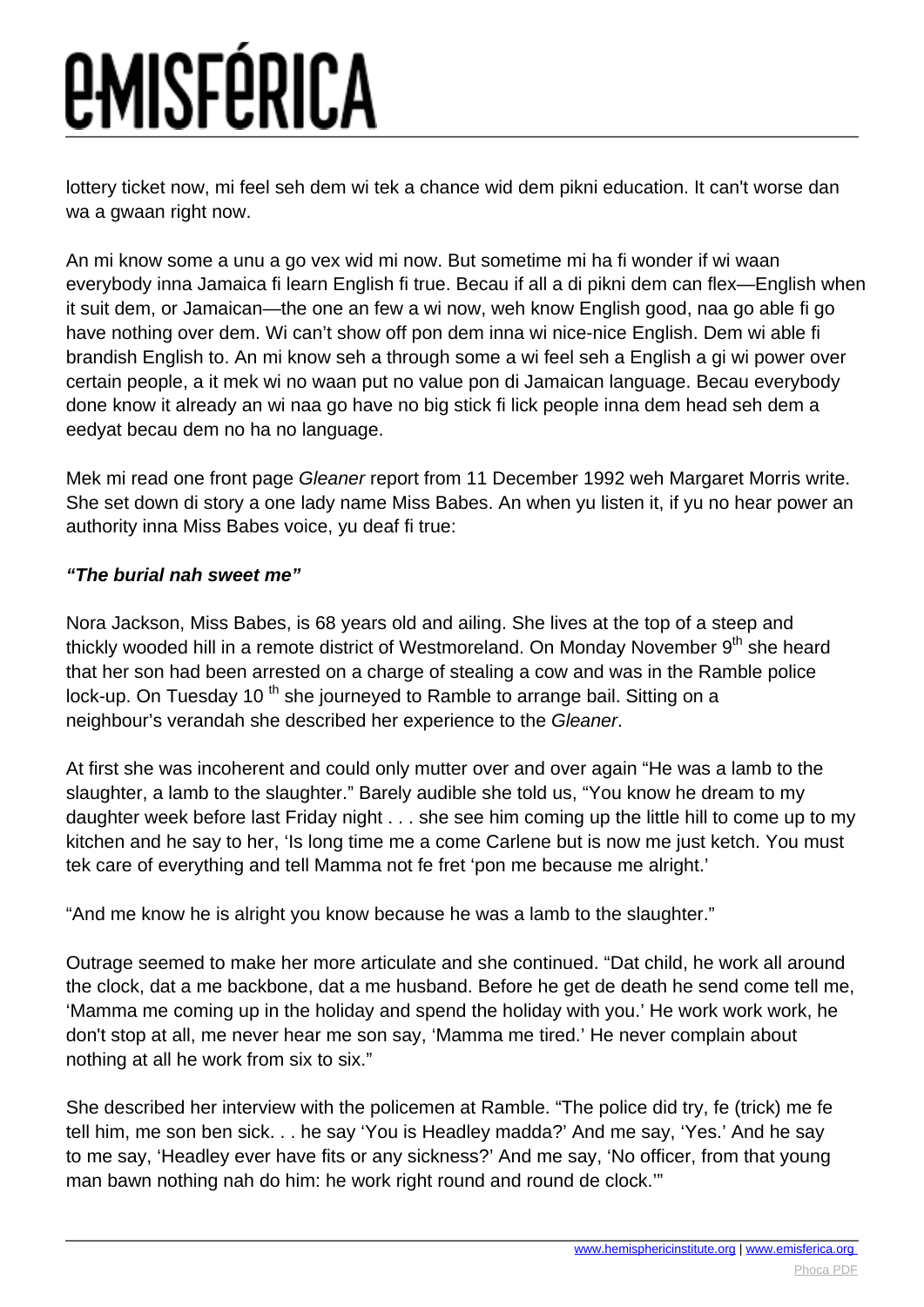#### **Never act strange**

"And me up dere (Ramble Station) up till long after[,] the other policeman call me, say me fe come in, and he say to me say, 'Me is a detective you know.' And me say, 'Yes sir.' And he say to me say, 'Mother you son ever act strange?' And me say, 'No officer.' And he say, 'Madda he never act strange?' And me say, 'No officer.' And he say, 'Madda he never act strange?' And me say, 'No officer nutten at all never do him, he work from 6 to 6 and he never tired.' And he say, 'Den Madda he never act strange?' And me say, 'No officer nothing never do him['] and he say to me, 'Den he never have fits?' And he say it over and over and he say to me, 'Madda he never go a doctor?' and I say, 'From dat bawn—dat's how I bawl out in dey—from dat bawn he never sick.'

"And de policeman sit down and sit down an look pon me and I say, 'A dat a me backbone, a dat a me all an all. Holiday a come now an me look for me big cake and John will go a Montego Bay and buy it and send it up fe me,' and de police say, 'Oh Yes?' and me say, 'Yes, a me backbone dat . . . nobody never come and mek no complaint from him was a boy growing up . . . all what name he get is good name.'

"And de police look pon me and say, 'I gwine tell you something but you not fe frighten,' and I say, 'Yes officer,' and he say, 'Madda you son dead you know,' and me say, 'Lawd have his mercy . . . lawd have his mercy dem kill me son now,' and me say, 'Officer who and me son was in the gaol when he die was it Davison?' and he say, 'No,' and me say, 'Who and him?' and he say, 'A next young man,' and me say, 'Officer den a dat young man kill me son in a gaol officer?' Yes is dat what I ask him and he say to me, 'No Madda ah not him kill him['] and me say, 'Den what do him?' and he say dat when dey did go in dem find him with a little froth at him mouth look like when somebody have fits and me say, 'Officer a strong man like that dem couldn't just tek from his work and him jus have fits right away so and cause him fe dead.' He say, 'Madda don't worry youself, the government—' and me say, 'Officer don't tell me 'bout no government is me pickney me dey talk bout, is me pickney.'

#### **Burial nah sweet**

He say, 'Don't worry yourself just relax,' me say, 'me cya[a]n relax, this no cause fe relaxing, let me tell you, me cya[a]n bury dead, if me house even bus' me cya[a]n find a little piece of board that size fi mend it, not even so big mi cya[a]n find,' and he say, 'Don't worry yourself government will help you bury him,' and me say, 'Officer let me tell you: The burial nah sweet me and the money nah sweet me, if they give me one million trillion dollar it nah sweet me like me pickney,' and he say, 'Madda just relax['] and me say, 'Officer me cya[a]n relax' and he say, 'Madda alright me finish with you.'"

Miss Babes went back to Argyle Mountain, but friends of her quiet, hardworking son, residents of the area who claim to have heard him bawling for mercy as the police beat him, people who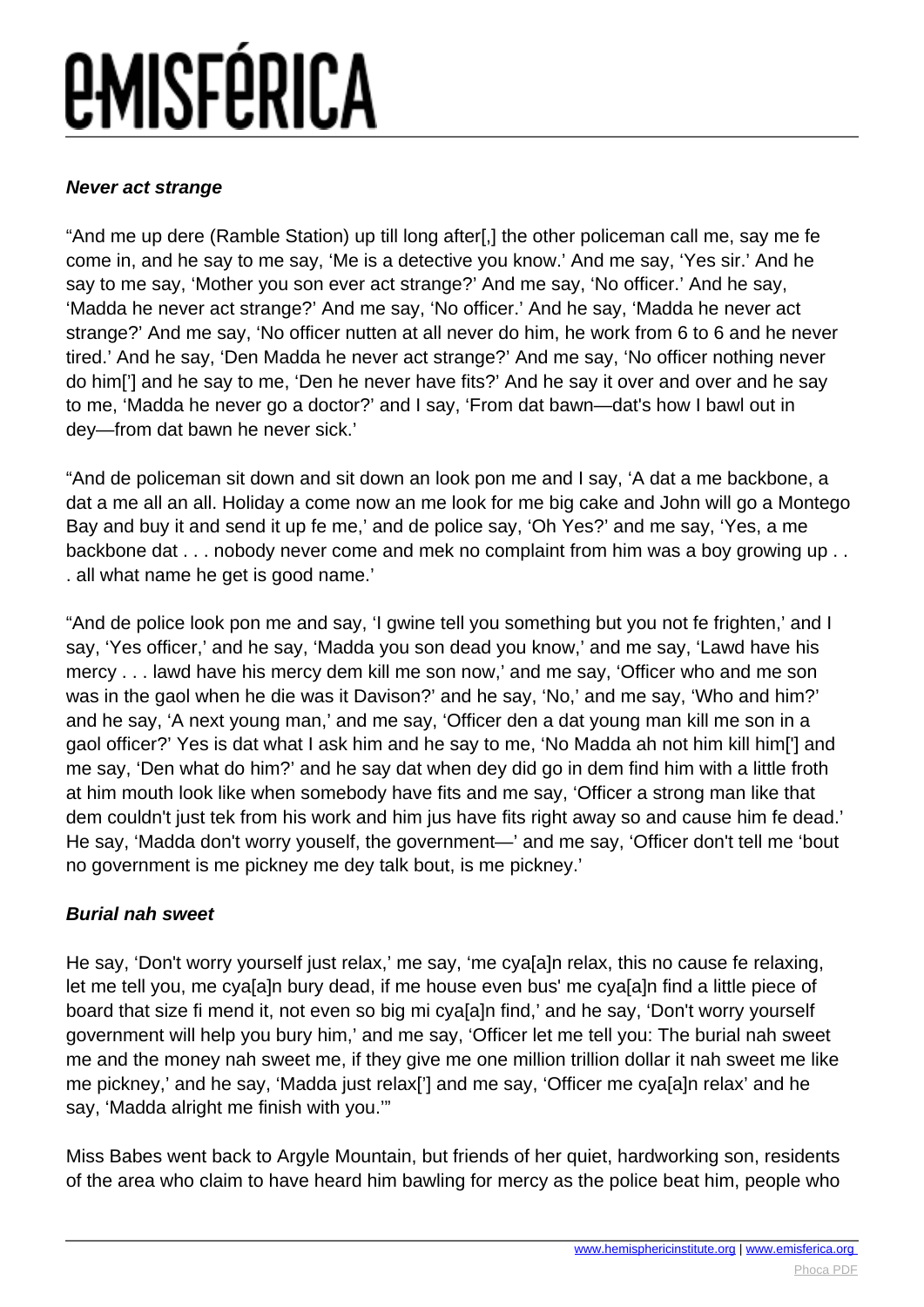claim to have seen policemen stepping outside the station to drink a jelly before going back to resume the beating next day blocked the main road to draw attention to what they claim was police brutality.

The police high command, already embarrassed by the cell deaths of three prisoners at Constant Spring, ordered an investigation into Headley's death. On Wednesday, December 9, Assistant Commissioner Bertram Millwood released the result of the pathologist's report on Headley's corpse: death due to cardio-respiratory failure associated with blunt force injuries.

But a million trillion dollars cannot bring John Headley back and up on Argyle Mountain Miss Babes faces Christmas without her favourite son and haunted by the knowledge that he was tortured to death.

Same way police batter-batter Miss Babes pikni, a so dem a batter-batter her wid question. A try must an bound her fi seh Headley did suffer from fits. An a di said same way teacher a batter-batter plenty pikni inna school a ask dem one question two time, three time weh di pikni dem can't answer becau dem no understand di language. Mi go a one Primary School fi gi one talk inna Heritage Week and mi decide fi talk Jamaican. Yu must see how di pikni dem face light up. Mi know a di first time any big smaddy ever come a dem school come talk to dem like dat. Yu waan hear dem a ask when mi a come back.

An di headmistress she ask me a good question. She seh she can't understand how it alright fi use all Miss Lou poem dem inna class but yu not suppose fi use di language inna school otherwise. Hmnn. A di said same question Amina Blackwood Meeks she ask inna fi her Gleaner column weh come out August 24. She call it "Of subversion and creativity":

Yuh nuh see sey Miss Lou pop dem again? Yes chile dem try to ship her off before school open so de school children would straighten out dem tongue and get back to losing dem confidence into Queen grammar in time for September roll call.

What a palampam when roll call over and teacher open up discussion bout 'today's topic is a memorable moment in my summer holidays.' You know how Miss Jane likkle one love chat and she was the chief flag waver outa de airport in Miss Lou's coming and the only one in her goings.

#### [. . .]

You can imagine when teacher open up dat topic and she put han a kimbo an leggo two Miss Lou poem. . . .

I want to be a fly on dat wall. For you know is whose class she move up into. The very teacher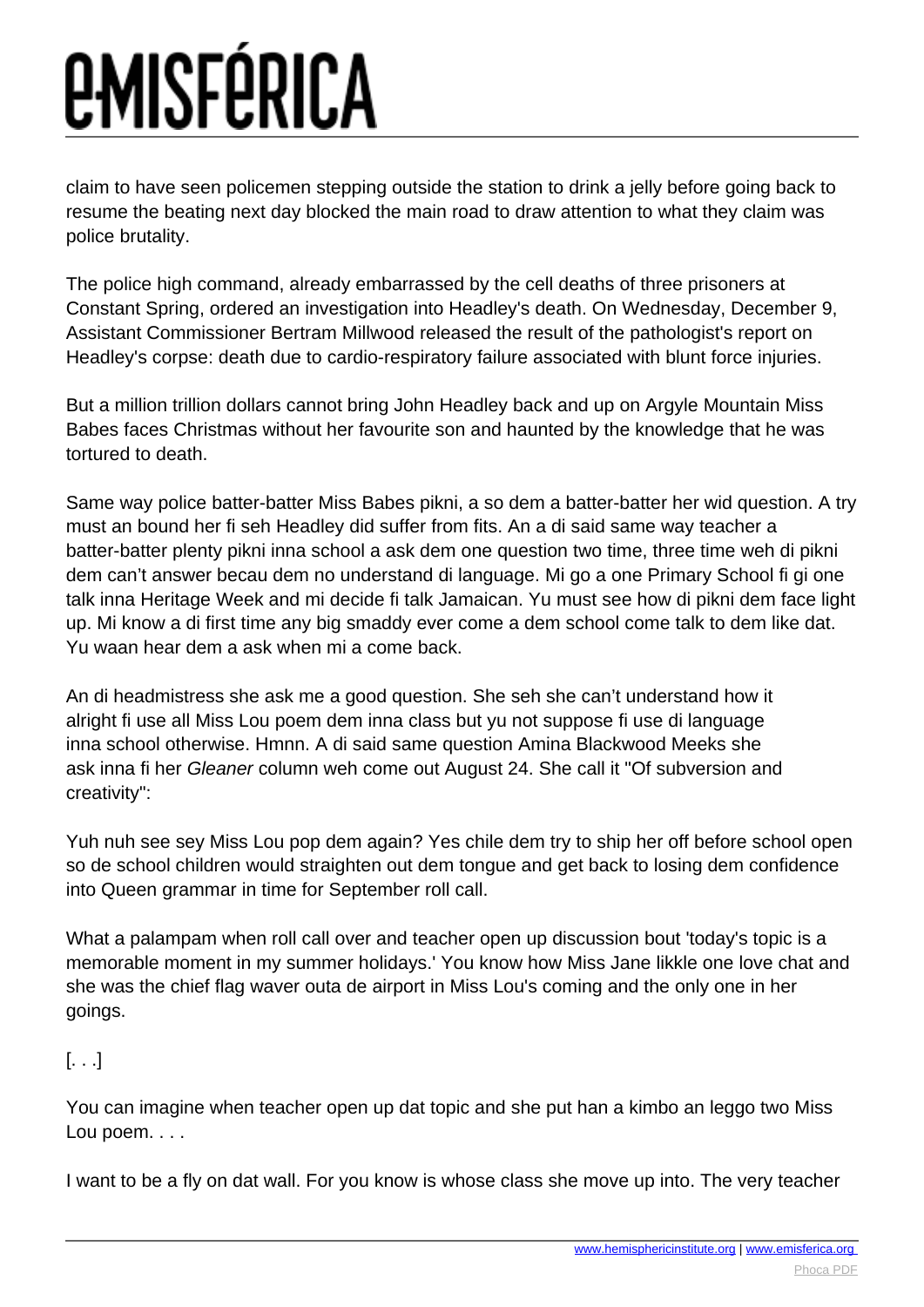who every year train de debate team with the one topic, "It is infradig to speak in the Jamaican vernacular," and she only training the children to propose the moot. What a prekkeh. How now is she going to tell the children not to speak like she whom they were but recently saluting with bans of flag-waving.<sup>10</sup>

Anyhow, di headmistress tell mi seh one day she see a lickle boy a run inna di school yard an she stop im an ask im, "Whose class are you in?" Di pikni look pon are an seh "Eeeh Miss?" She ask im again. Im seh di same ting. An she tell mi seh, she all a tell im seh, im no fi seh "eeeh." Dat a no English. And den she catch up herself an she ask di pikni "Who a yu teacher?" An im tell her same time. Mi know seh a disya language problem a stop plenty a di bwoy pikni dem from learn. Di girl dem have di problem to. But girl pikni bring up different from bwoy pikni. Di girl dem wi sidong wid dem book an try; di bwoy dem outside a play. A so dem turn play-play man.

A long time now Professor Errol Miller write one book weh im call The Marginalization of the Black Male. Yu see "marginalization?" It come een like seh yu a write one composition inna yu exercise book bout di different-different work wa man an woman do inna Jamaica. Ascorden to wa Professor Miller seh, wa uman do woulda full up di whole page a yu exercise book. Wa man do woulda dis hitch up inna di lickle space side a di line dem, weh lef fi teacher mek correction. A so-so correction fi di man dem. An no me seh so. A Professor Miller.

Den a Mistress Caroline Dyche tell me bout Miss Babes an Headley. A she in charge a di Language side a di Department of Language, Linguistics and Philosophy. An she a write her PhD thesis bout di language situation pon di campus.<sup>11</sup> An yu know weh she seh bout Miss Babes story: "The power of oral testimony and its role in the written media are reflected clearly here, I think."<sup>12</sup> An a no ongle "the written media." A radio an TV to.

Inna dem ya time, Jamaica people find out di power an authority a fi wi language and nobody no fraid fi tell fi dem owna story, inna fi dem owna language. A it mek dem call CVM "come video me."<sup>13</sup> An people wi spend all one hour pon cell phone a wait fi talk pon talk show. Up to di host dem bruck out an a chat dem language broad-broad. Tony Laing tek over from Babatunde; an Miss Haughton she ketch her length. Mi woulda love hear di two a dem, a run one show. Pure excitement.

An a wi same one inna di so-call "intellectual ghetto" a do di work fi explain wa a gwaan inna di society. Dr Kathryn Brodber, she a di Head a di Department of Language, Linguistics and Philosophy, she a write one book bout how talk radio change up over di last twenty year. A no like first time: yu go pon radio an TV an ha fi a round up yu mout an try talk stush. An Professor Hubert Devonish get University fi set up one Unit fi di Jamaican language inna dat deh department fi mek wi language step up inna life.

Lickle from now, Govament a go ha fi mek sure seh all a fi dem important document gi out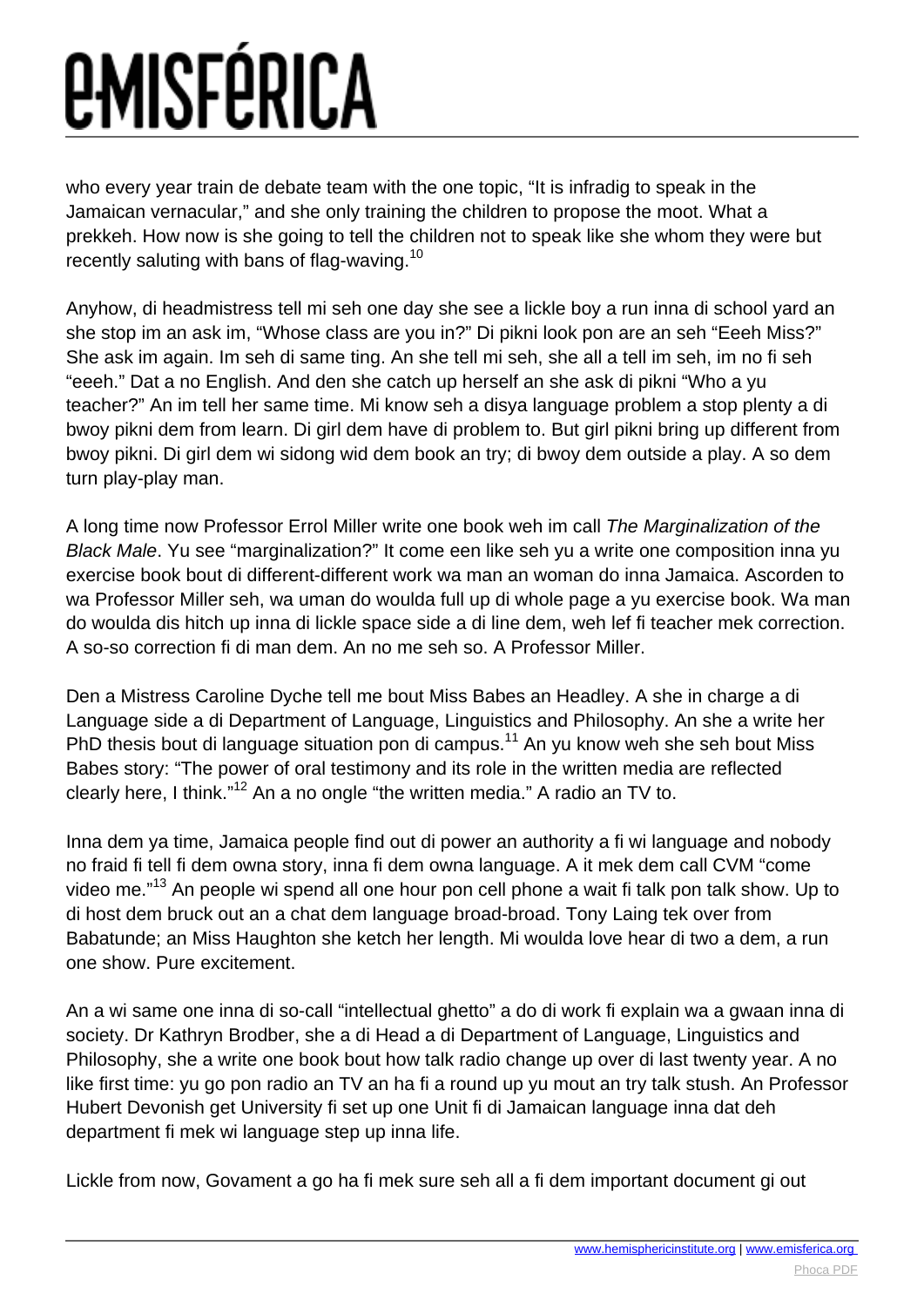inna two language: English an Jamaican. No so-so English. An nuff other language specialist inna disya University lay down di foundation. Dr. Pauline Christie book pon language inna Jamaica just come out. Dr. Velma Pollard write one book pon Rasta language weh she call Dread Talk. An Dr. Beverley Bryan inna di Department of Educational Studies a do work pon di language situation inna di primary school dem.

An inna fi mi Department, Literatures in English, wi teach nuff literature inna Jamaican. Mervyn Morris start teach Miss Lou an di dub poet dem: Mikey Smith, Oku Onuora, Linton Kwesi Johnson, Mutabaruka. An plenty a di "A" side writer dem use Jamaican same way. Lorna Goodison, Jean Breeze, Olive Senior, Erna Brodber, Mervyn Morris, Eddie Baugh, Vic Reid, Claude McKay, Herbert DeLisser. An mi bring een di DJ dem. So mi a go draw Elephant Man an Spragga Benz big tune, "Warrior Cause," fi salute all a di teacher dem a UWI fi di work wi a do fi honour wi language, an wi culture an wi history:

Well mi come fi big up every warrior From di present to di past Hail all who know dem fight for a cause $^{14}$ 

Yu see all Anthony B tune, "Nah Vote Again," inna di miggle a it im gi out "Talk like Miss Lou, mi no talk like foreigner."<sup>15</sup> Di Dj dem know weh dem a defend. An mi ha fi thank L'Antoinette Stines an L'ACADCO fi dance Anthony B lyrics. An mi ha fi thank Sean Mock Yen fi cut an paste Anthony B tune and drop een di one line, "Talk like Miss Lou, mi no talk like foreigner," three more time, fi mek sure unu hear it. Sean seh im fraid Anthony B bun fire pon im fi tek liberty wid di I tune. But im safe.

So dat a di language, authority and power within the academy and without. An by di way "without" is like inna dat Easter hymn, "There is a green hill far away without a city wall." It no mean seh di green hill no ha no city wall. It mean seh di green hill outside a di city wall. Dat a first meaning a without di academy. But is a next ting mi a seh. If wi no mind sharp, di people dem outside a di academy a go gwaan without wi. So wi ha fi go step quick an ketch up wid dem.

So mi come to di last part a di talk now. Soon done. Professing slackness. Mi go down a di Senior Common Room bar pon campus Tuesday night and some a di man dem a tell me seh dem hope mi a profess tightness to. Yu see how dem slack! So wa mek mi call di lecture "professing slackness?" Well, is a little joke; but is a serious joke. Hear how it go. Yu see when yu promote to Professor, yu cyaan turn so-so Professor. Yu ha fi a profess something. So mi did waan call miself Professor of Cultural Studies becau a dat mi a do. But mi come fi find out seh it couldn't work so.

Di VC im response fi appoint professor.<sup>16</sup> Im seh since mi still inna di English Department a sopn inna dat mi shoulda profess. But mi never like di title dem im a gi mi: Professor of Literary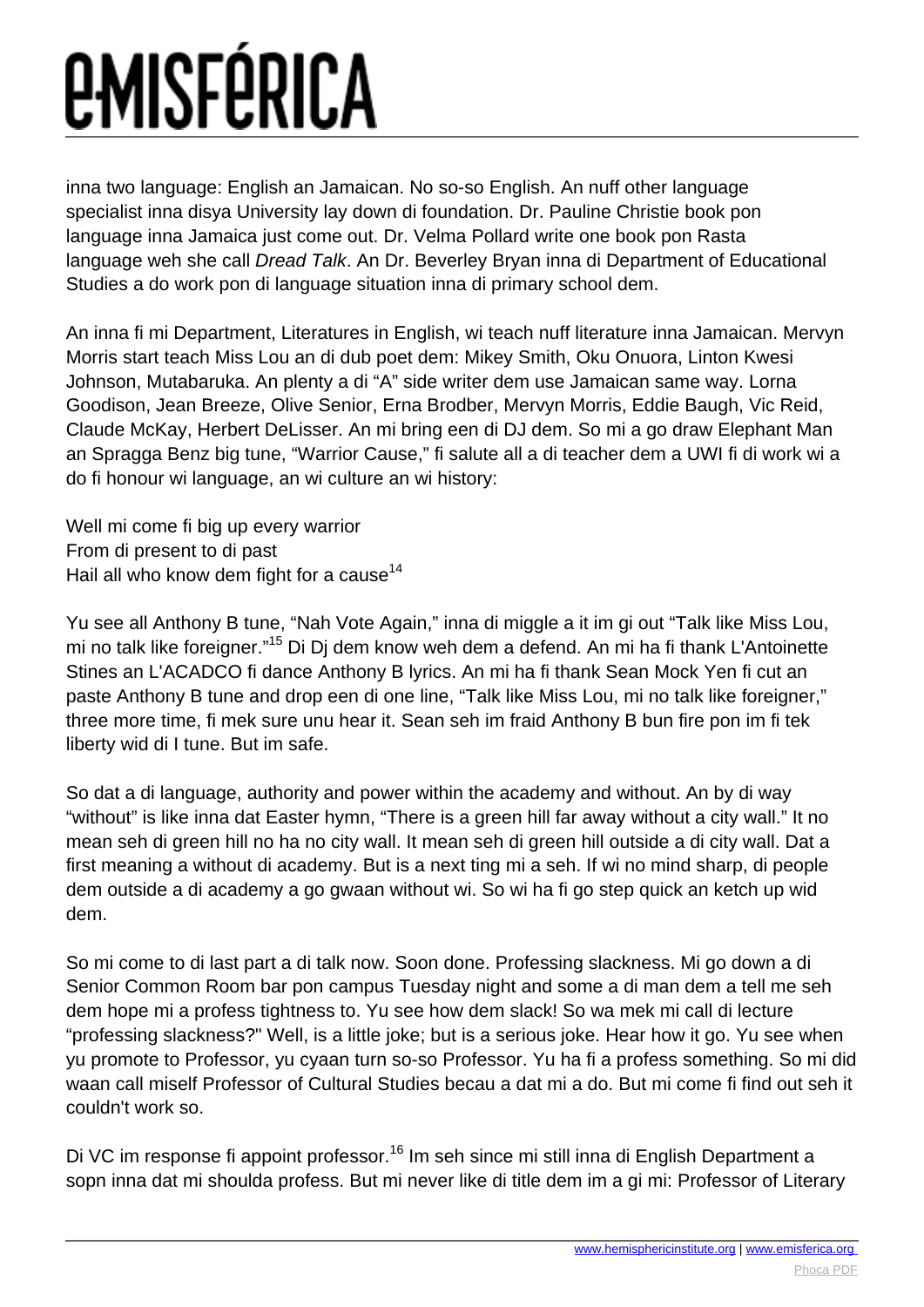Theory. A no mi dat. Mi cyaan even remember some a dem. A three time im call mi inna im office fi talk bout di title. So di last time mi seh to im "why unno don't just call me Professor of Slackness an done." Im laugh, im laugh, im laugh. An den im seh, "You're not very original. Your enemies already call you that." Poor mi, poor gyal, mi never even know mi have enemy.

Mi ha fi thank mi fren Nadi Edwards fi come up wid di title a di professorship: literary an cultural studies. So mi get two fi di price a one. But is a serious joke. Me a profess slackness fi true. But wha kind a slackness? Me did write one article bout slackness fi di Observer long time now after mi did go pon one Tuesday Forum an, as per usual, people no listen good weh mi seh, an waan gi mi bad name. Mi call di article "Slackness Misconceived?" Seet ya. An mi mix iin a paragraph from mi dancehall book, Sound Clash.

#### **Slackness Misconceived?**

The basic problem with talking about "slackness" is that there are certain things that are better done than said: "Is not everything good fi eat good fi talk." Why we don't listen to the wisdom of our proverbs, I don't know. Perhaps, it's because there's a part of us that positively enjoys I talking about the forbidden. Half the fun of doing certain things comes from the pleasure of talking about it. We learn quite early to associate the secrets of sex with cunning language. As children, we knew that once you heard adults start up with this spelling business they were talking about something interesting that they maliciously didn't want us to know about. It motivated a lot of us to learn to spell.

Another problem with talking about "slackness" is that this very suggestive term is often used rather loosely. Everybody assumes that we all know exactly what we mean when we say "slackness." So we don't have to bother to be precise. As a teacher, I have an instinct for precision. To get things into the open you sometimes have to ask outrageous questions that stir people up. After the smoke clears, you hope there's a little more light than heat.

I gather that I've upset a number of upstanding citizens who are annoyed with me for doubting their pedigree and that of their parents. They assure me that they were not conceived in slackness. Who am I to question anyone's memory of conception? We've all seen Look Who's Talking. It's just that it seems a little absurd to claim that at the very instant of conception this new organism had the capacity to know the exact nature of the relationship between the two adults engaged in the act of procreation.

In any case the statement I made was, "If we equate slackness with sexuality, then it wasn't for slackness none of us would be here." That context makes all the difference….Surely, none of the souls who remember being conceived in love would claim that they were not conceived in sex. They could claim that their conception was clean, but certainly not that it was immaculate.

So what is "slackness? Definitely difficult to pin down. It's the old erotica/pornography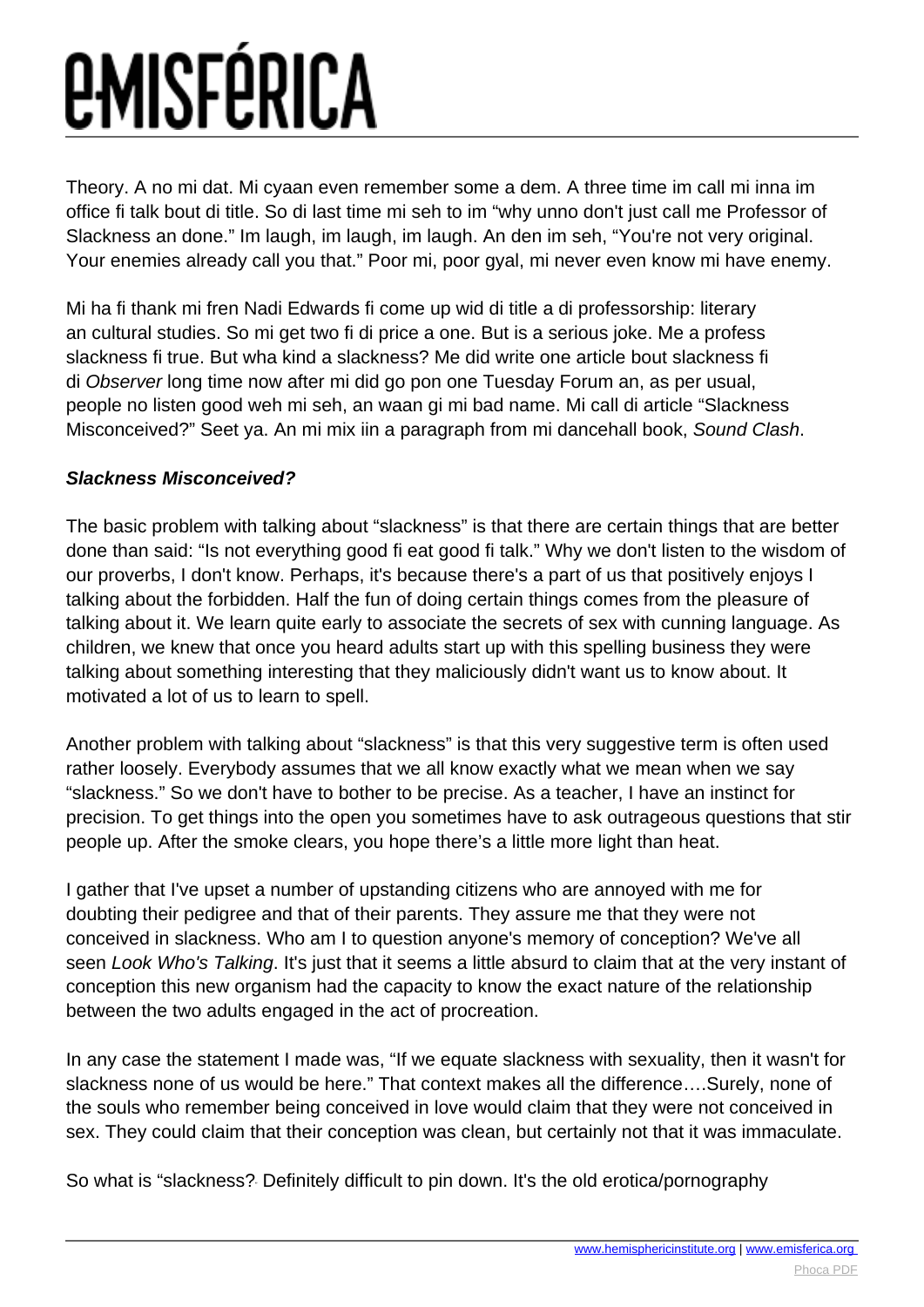debate. Whatever turns us on is "erotica," but those dirty people next door get off on "pornography." Slackness, like beauty, is in the eye of the beholder. In Jamaican usage, the English word slackness has almost exclusively sexual overtones and is synonymous with licentiousness—"libertine, lascivious, lewd" behavior—to cite the alliterative OED definition of the latter word. But the license in the English licentiousness is often repressed in its Jamaican equivalent and only the censure remains.

The Dictionary of Jamaican English does not have an entry on "slackness." But it does define a "slack" as "1. a slovenly person. 2. a woman of loose morals." The gender bias is evident in this unsettling shift of meaning from the domain of the literal and superficial—dress/appearance—to that of the metaphorical and substantive—moral conduct. The gender neutral "slovenly person" becomes the gender specific "woman of loose morals." Modes of un/dress have long been read as signs of the moral condition of both men and women, as far back as the Garden of Eden. But in the Jamaican context, slackness becomes essentialized as the generic condition of immoral woman, not man. Women are supposed to be the perennial guardians of private and public morality; men are allowed to extemporize.

The other side of the "slackness" double standard has to do with class. Loose women tend to be working-class; respectable women are, generally, middle-class; upper-class women—like men—are free to behave like the working-class. But middle-class women do get a chance to carry-on badly like everybody else every now and then. Like at carnival time. The foreign/local double standard. Imported slackness is certainly more acceptable than the local variety. Like saltfish. And rap. And R&B.

Middle-class women can also display themselves legitimately in beauty contests and on various calendars. Quite frankly, I'm not as upset about the calendars as some right-wing feminists are. What I think we need is gender equity. Advertisers are missing a huge market of women [and, dare I say, men?] who would love to see calendars with pictures of well-built men with bulges in all the right places. We women will settle for the occasional mature model: a little "distinguished" graying at the temples; the "expressive" lined face; the merest hint of flab. But like men, we'd like to see mostly fit young things in provocative poses. Models on horse/bike-back; around trees; rising steamily from the sea. I think you get my drift.

And slackness isn't only about sexual morality….People who talk in languages that wear shoes think that people who talk in barefoot languages are slack. They make corrupt animal noises. It's a short step from no shoes to no clothes. Naked savages thinking dirty thoughts and daring to speak them. Which brings us right back to where we started: Slackness is "what oft is thought but ne'er so well repressed." It's O.K. to think it, but not to speak it. Sexual innuendo is not slackness; explicit reference to sex is.

For many people the problem with the DJs is that they haven't mastered the art of double speak. Unlike the calypsonian, the DJ doesn't often speak with a forked tongue. So a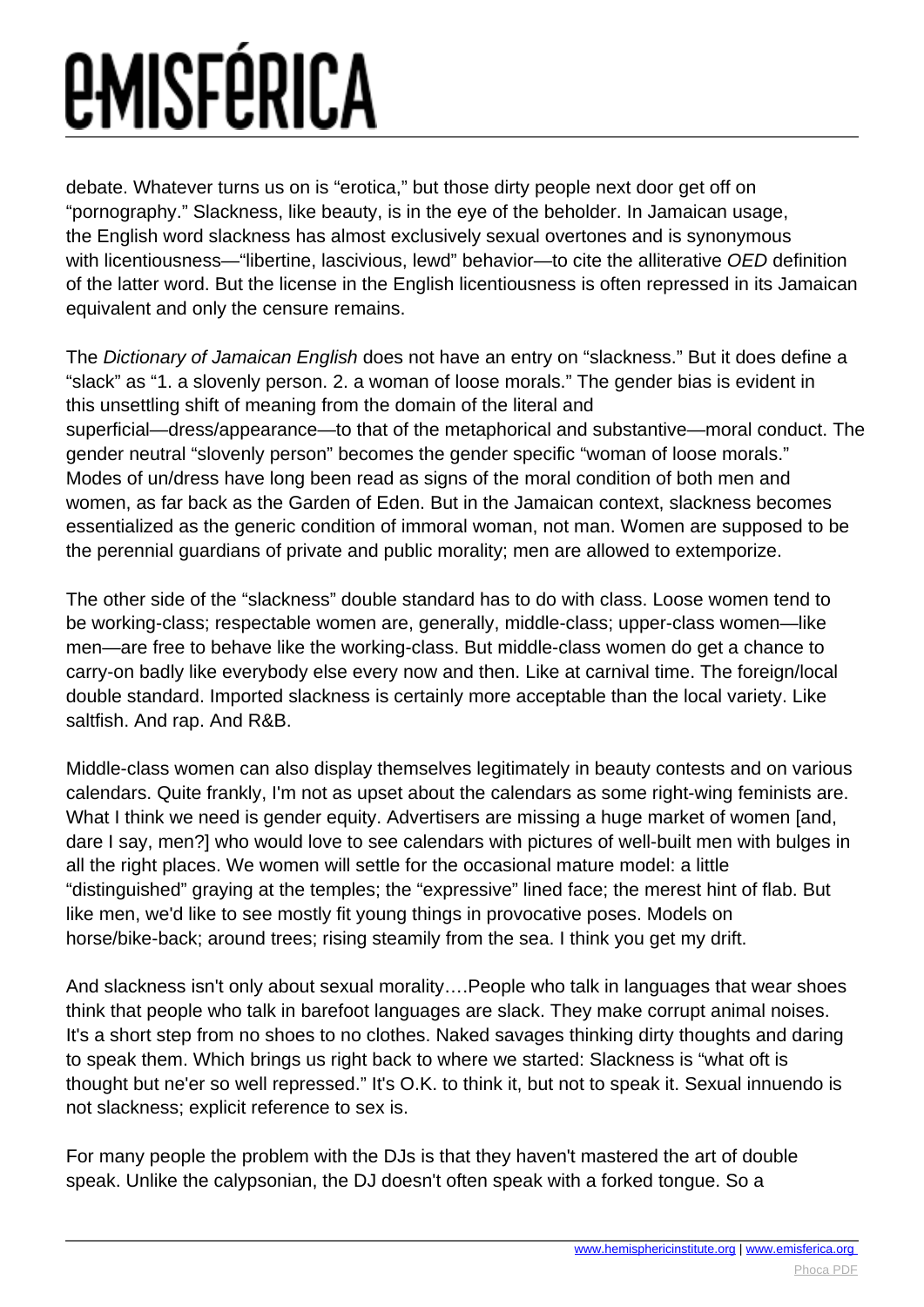calypsonian will sing about a mechanic who refuses to "work on any man bus(t)" and that's not slackness because it is "subtle." But even our local DJs who know how to talk about sex in code (back to the childhood spelling games) can't get away with that kind of subtlety. You know that song about the man on the bus who remembers his own shortcomings every time the conductor shouts out "Shortwood."<sup>17</sup> That's slackness. It won't be played on the radio, but the calypso counterpart will.

Let me end on a clean calypso note. I yield to all those uptight people who say they were not conceived in slackness. I concede that, though conception does sometimes take place in rather loose circumstances, for the sheer fun of it there's nothing like doing it in the right context. Innuendo, like slackness, is in the mind of the receiver.

Den mek mi gi unu one last lickle piece, from the same talk weh mi answer Eddie Baugh exam question. Mi call it "Performance Criticism," an yu wi hear weh mi get di title from. So mi seh: Noises in the Blood [an mi ha fi put een Sound Clash now] is my attempt to write the history of Jamaican popular culture from below. Not necessarily below the waist. My political choice has it consequences. Listen to the cautionary tone of this quote from Dr. Barbara Lalla's generally enthusiastic review of the book, published in the Journal of Caribbean Historians, vol 28/1:

As a critique, the study (like its subject) is inclined to tek bad ting make juok, and to the present reviewer it seems that in the process certain serious issues (like the unspeakable brutality of some lyrics) are trivialised and certain trivia are unduly dignified by academic notice.<sup>18</sup>

Mea culpa, mea maxima culpa. But truth is stranger than fiction. I looked up 'trivial' in the Oxford English Dictionary and was amazed to find that the very first entry defined the meaning of the word as "belonging to the trivium of mediaeval university studies" i.e. grammar, rhetoric and logic. Seet deh! One woman's trivia is another woman's scholarship.

But I must make it clear that immediately after raising the issue of trivia, Dr. Lalla counterbalances her argument with a positive "but":

But the writer also foregrounds crucial issues of discourse such as the verbal marronage of performers who challenge canonicity. The writer's colourful integration of both coherent trends and contradictory features in the oral culture suits her style to her topic. (Dare we term this 'performance criticism'?)<sup>19</sup>

I must thank Dr. Lalla for that brilliant construct 'performance criticism'.

A true. Dat a weh mi a do. So "Professing Slackness: Language Authority and Power Within the Academy and Without." Bait an switch. See di dub version ya. An mi stretch it out: Mi a defend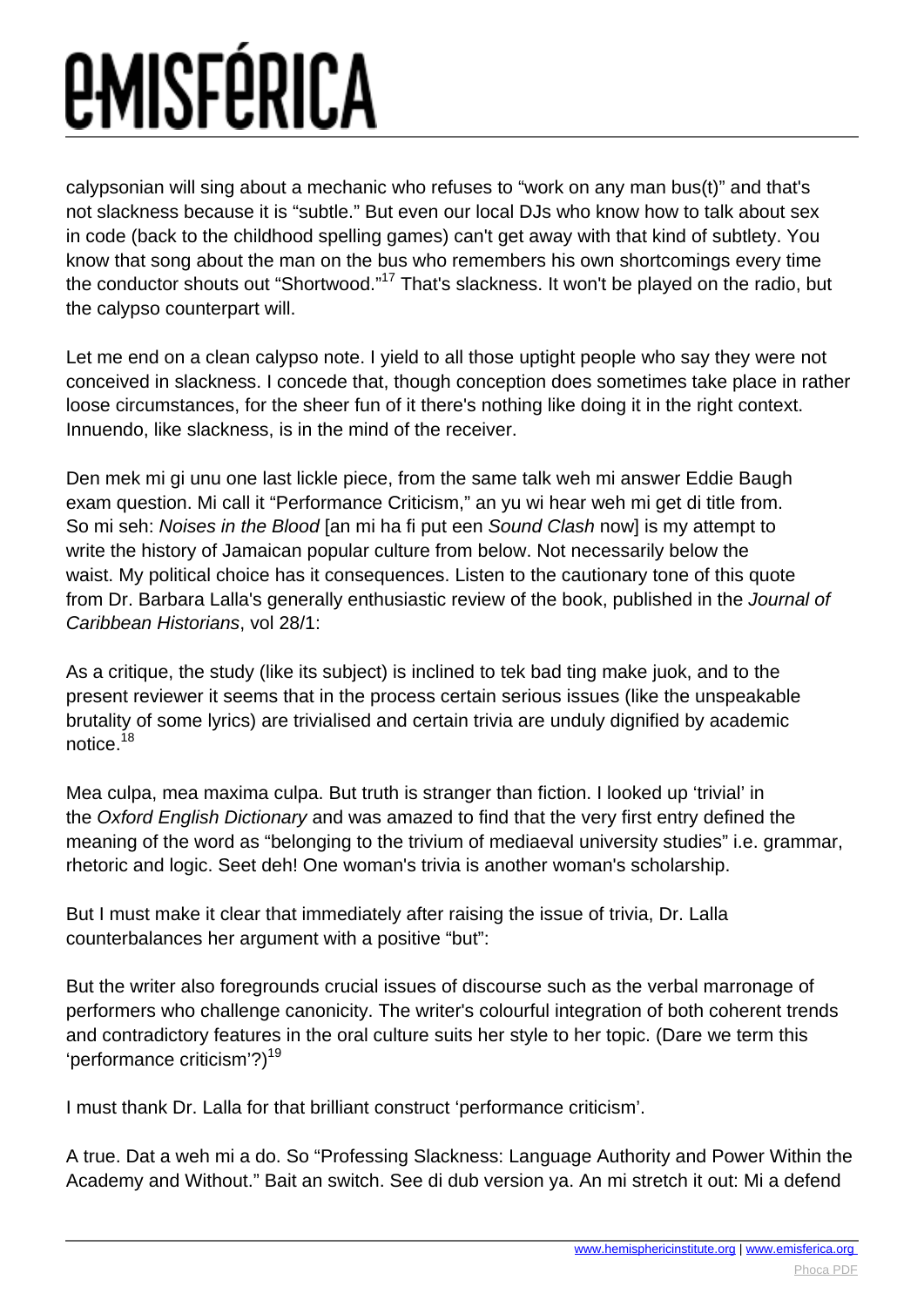Slackness, when it come on to language, inna university an out a road. A wi have di power an di authority fi free wi mind. Story done. Reasoning done. Tank unu fi listen mi.

**Carolyn Cooper** is a professor of literary and cultural studies at the University of the West Indies, Mona, Jamaica. She is the author of two influential books – Sound Clash: Jamaican Dancehall Culture at Large (2004) and Noises in the Blood: Orality, Gender and the 'Vulgar' Body of Jamaican Popular Culture (1993). She is the editor of the award-winning Global Reggae (2012). A well-known media personality in Jamaica, Professor Cooper writes a weekly column for the Sunday Gleaner. She is a public intellectual committed to widening debates on cultural politics beyond the walls of the university.

#### **Notes**

 $1$  Frederick Cassidy, one Jamaican man weh study language, im show wi how fi write Jamaican inna di Dictionary of Jamaican English, Cambridge: Cambridge University Press, 1967, xxxix-xl. Cassidy an Robert LePage, one next man weh know bout language, work pon di Dictionary.

 $^{2}$  Mi use "chaka-chaka" fi di mix up way fi write Jamaican laka English.

 $^3$  Di University of the West Indies did start off as a college inna di University of London (UCWI). An Rasta turn di C inna 'see'; an turn it over again an seh "blind."

<sup>4</sup> Inna 2003, when mi gi dis lecture, di UWI radio station did name Radio Mona an it never broadcast no programme after 6:00 p.m. Dem play "classical" music whole night. Di station name change to NewsTalk, an di programme dem run day an night.

<sup>5</sup> Miss Lou a di pet name a Louise Bennett Coverley. She write nuff poem an story inna Jamaican.

<sup>6</sup> Louise Bennett, *Aunty Roachy Seh*, ed. Mervyn Morris (Kingston, Jamaica: Sangster's Book Stores Ltd., 2005), 1.

 $^7$  Marse Mervyn dat a Prof Mervyn Morris weh do nuff work di big up Miss Lou.

<sup>8</sup> Wilmot Perkins did-a do one talk show pon radio. Im dead inna 2012.

<sup>9</sup> Dat a UWI motto.

<sup>10</sup> Amina Blackwood-Meeks, "Of Subversion and Creativity," The Sunday Gleaner, August 24, 2003, F3.

<sup>11</sup> Inna 2012, Dr. Dyche finish her PhD pon "Demystifying Empiricism: Understanding English Language Education Policy-making in a Commonwealth Caribbean University."